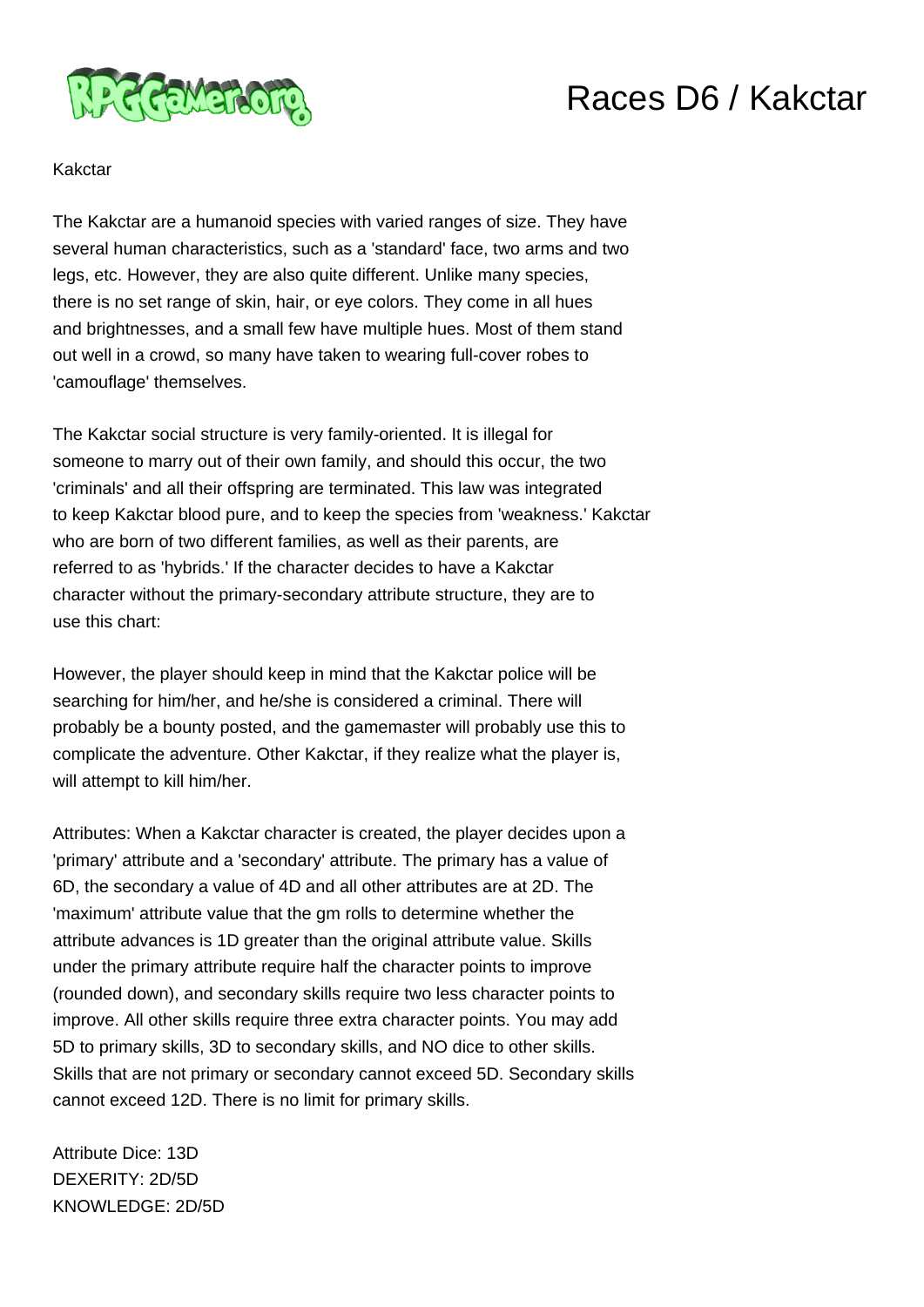MECHANICAL: 2D/5D PERCEPTION: 2D/5D STRENGTH: 2D/5D TECHNICAL: 2D/5D

Move:8/10 Size:1-2.3 meters

## Special Abilities:

Dark Side: The Kakctar, due to their sensitive nature, are extremely susceptible to the temptations of the Dark Side. However, they are more capable of resisting it and returning to the Light Side. Whenever a Kakctar would recieve a Dark Side point, give him/her two. They do not roll a die to see if they resist, however. When the Dark Side points reach 6 or above, they become a Dark Side character as usual.

Force Skills: The Kakctar evolved with many 'force skills' naturally born in them. Do not consider these skill force skills. No Kakctar are force sensitive.

Claws: The Kakctar have small, shievable claws good for a quick stab or slice. Their color is usually very dark and transparent, and in the way that they are usually used, very few people know about them. Extracting claws is very quick and doesn't count as an action. STR+1D+2

Perception Skills:

**Concentration**  Life Detection Life Sense Magnify Senses Strength Skills: Accelerate Healing Control Pain Resist Stun

Special Abilities: Acid

> Skill: Dexterity: Acid Range: 1/2/3 meters Damage: See note

This acid 'grows'. Unless the antidote to the acid is use quickly, the target could die a slow, painful death. When first hit, the target suffers -1D to all actions that round(or the next). Every 3 rounds, roll a Very Difficult Strength check to determine whether is spreads or gets worse. If the target fails, their condition worsens by one. If they fail by more than 30, they have been effectively eaten, and they, and all their possessions have vanished. Anything to touch the area around them for 1D rounds is also infected. If they succeed, they remain constant. If they succeed by 30 or more, the acid has 'died' and they are no